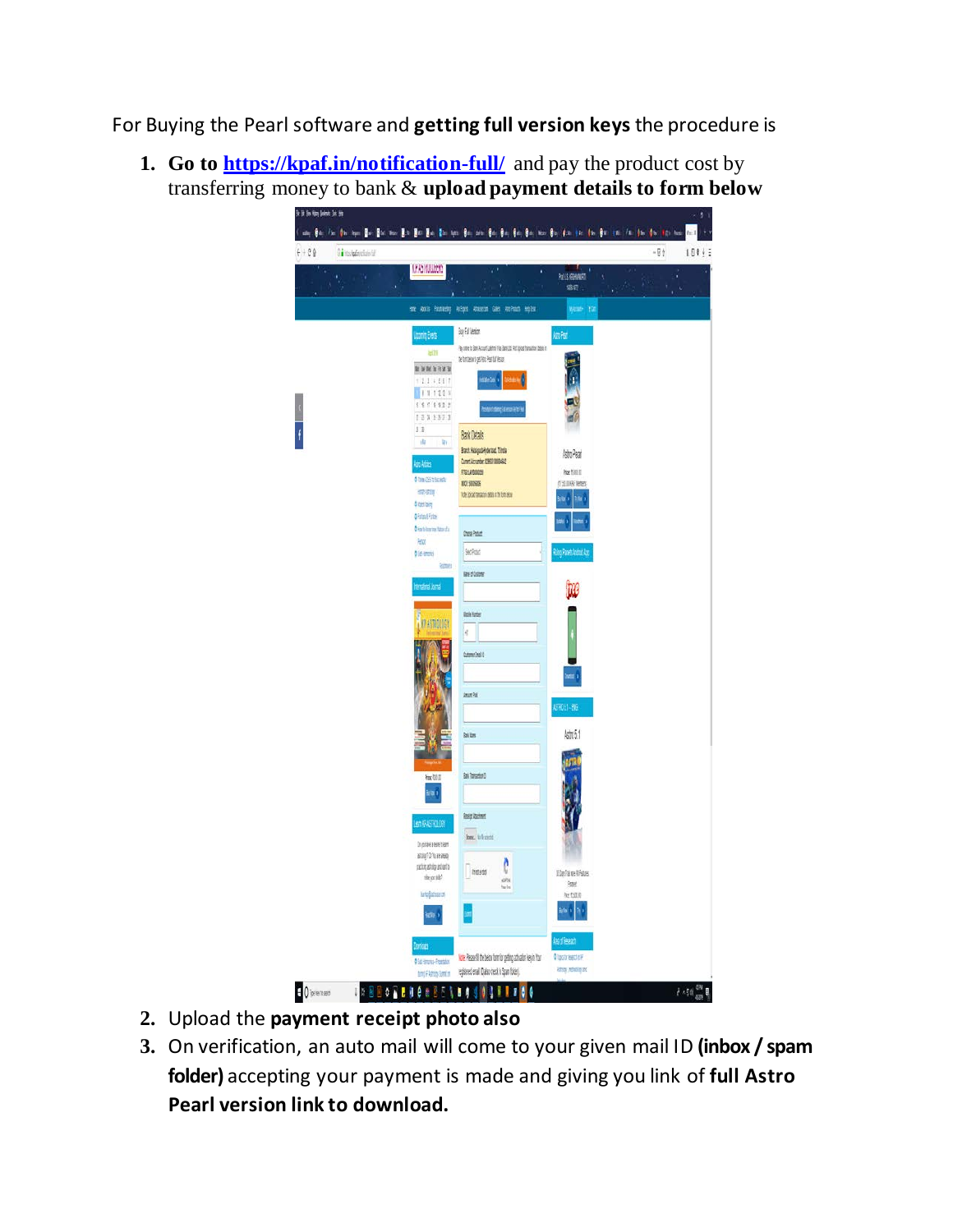- **4.** Download and install. The installation guide is available at https://kpaf.in/I [nstallationDocumentstepbystep.pdf I](https://kpaf.in/InstallationDocumentstepbystep.pdf)f there is any problem mail to [sales@astrouser.com](mailto:sales@astrouser.com)
- **5.** After installation the software will give serial key and User ID to you.
- **6.** Visit the site [https://kpaf.in/notification-full/#g\\_key a](https://kpaf.in/notification-full/#g_key)nd you will get this screen.
- **7.** Upload the User ID and Serialization key here.
- **8.** You will get the activation key by an auto mail to your already registered Email **(inbox/spam folder)**
- **9.** If you do not get mail in 48 Hrs after upload of UserID and serial key then contact [sales@astrouser.com](mailto:sales@astrouser.com)